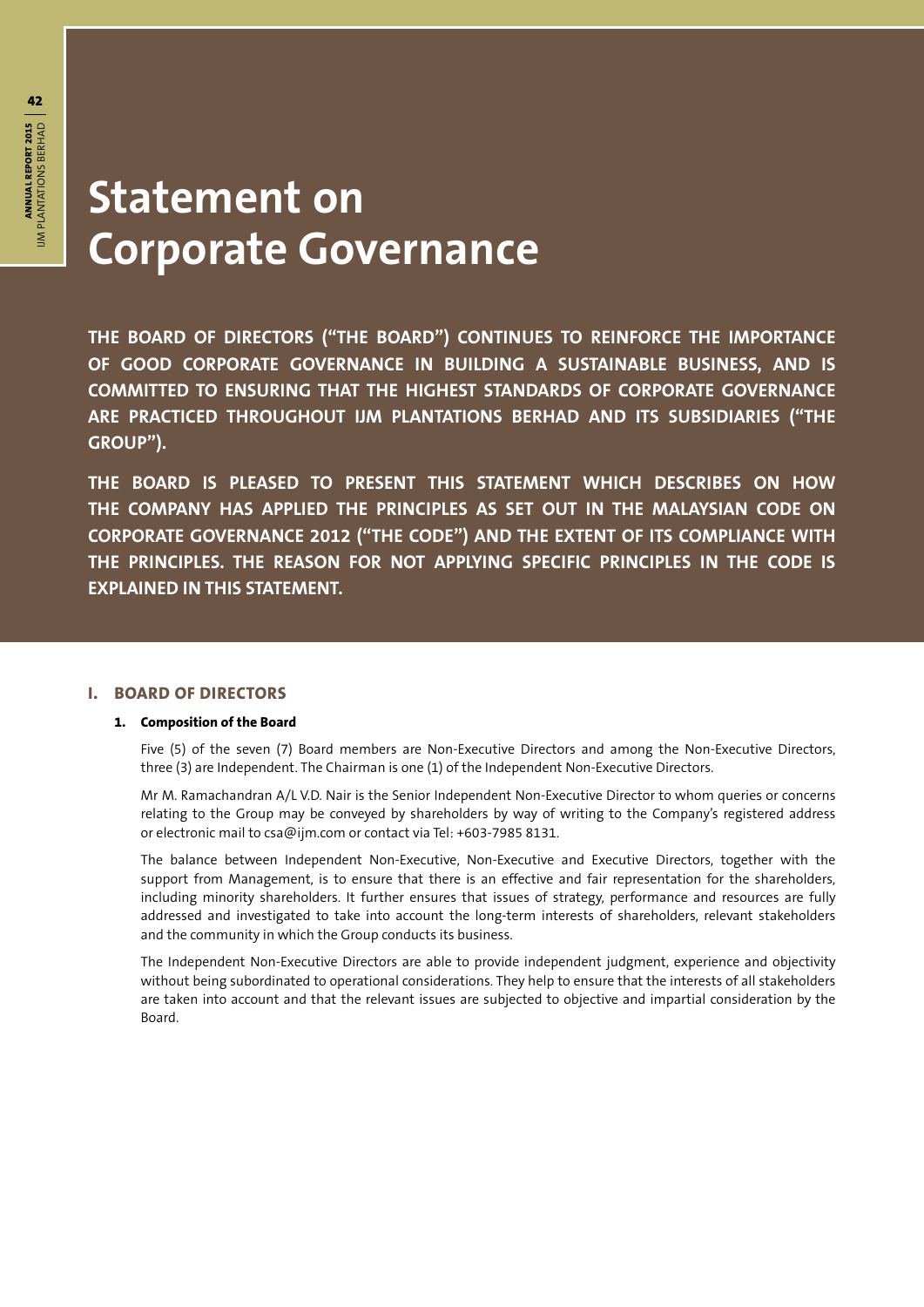With the aim of enhancing the overall Board effectiveness, the Nomination & Remuneration Committee ("NRC") and the Board have always considered the length of service of a Director as a key element in their review of any renewal of a Board position. In line with the recommendation of the Code, the tenure of an Independent Director of the Company shall not exceed a cumulative term of nine (9) years. At the same time, the Board appreciates that a Director's independence cannot be determined solely on tenure. While remaining committed to the progressive renewal of Board membership and the recommendation of the Code on the tenure of Independent Directors, the Board is mindful that the limitation of term of service may result in a significant loss to the Company by the exit of Board members who are making critical contributions. The Board further recognises that the benefits of experience and stability brought by the longer serving Directors are often in the best interest of the Company and its shareholders. Taking into consideration of the above, the NRC and the Board may, in such circumstances, exercise their discretion to recommend and retain an Independent Non-Executive Director in the same capacity after serving a cumulative term of nine (9) years. In such a situation, the Board would provide the relevant justifications and seek the shareholders' approval accordingly, as recommended under the Code.

None of the Independent Directors' tenure has exceeded a cumulative term of nine (9) years, except for Tan Sri Dato' Wong See Wah, the Independent Non-Executive Chairman of the Company, who will complete the 9-year tenure on 16 August 2015. Based on the annual assessment carried out by the NRC, the Board is of the opinion that despite serving for more than nine (9) years, Tan Sri Wong continues exercising strong independent judgement. He continues to seek clarification, when necessary, and expresses his views and debates issues objectively, besides challenging Management on important issues raised at various formal and informal meetings. Furthermore, the in-depth and up to date knowledge of the Group's business operations and business environment possessed by Tan Sri Wong has and would continue to enable him to discharge the role as an Independent Director effectively. The NRC and the Board recognise the benefits of the experience and stability brought by Tan Sri Wong due to his long-service on the Board, and as an active participant in the corporate fraternity, which serve the interest of the Company and its shareholders. As such, the NRC and the Board would like to recommend and retain Tan Sri Wong as an Independent Director and Chairman of the Company. The Board will seek the approval of the shareholders at the forthcoming Annual General Meeting for Tan Sri Wong to continue as an Independent Director and Chairman of the Company.

The role of the Independent Non-Executive Chairman and the Chief Executive Officer & Managing Director ("CEO&MD") are distinct and separate to ensure that there is a balance of power and authority. The Independent Non-Executive Chairman is responsible for the leadership, effectiveness, conduct and governance of the Board. The Independent Non-Executive Chairman did not previously hold the position of CEO&MD in the Group.

The CEO&MD has responsibility for the day-to-day management of the business and implementation of the Board's policies and decisions. The CEO&MD is responsible to ensure due execution of strategic goals, effective operations within the Group, and to explain, clarify and inform the Board on key matters pertaining to the Group.

The composition and size of the Board is reviewed from time to time to ensure its appropriateness and effectiveness. The profile of each Director is presented on pages 8 to 11.

#### **2. Duties and Responsibilities of the Board**

The Board is primarily responsible for the Group's overall strategic plans for business performance, overseeing the proper conduct of business, succession planning of key management, risk management, shareholders' communication, internal control, management information systems and statutory matters; whilst Management is accountable for the execution of the expressed policies and attainment of the Group's corporate objectives. The demarcation complements and reinforces the supervisory role of the Board. Nevertheless, the Board is always guided by the Board Charter which outlines the duties and responsibilities and matters reserved for the Board in discharging its duties.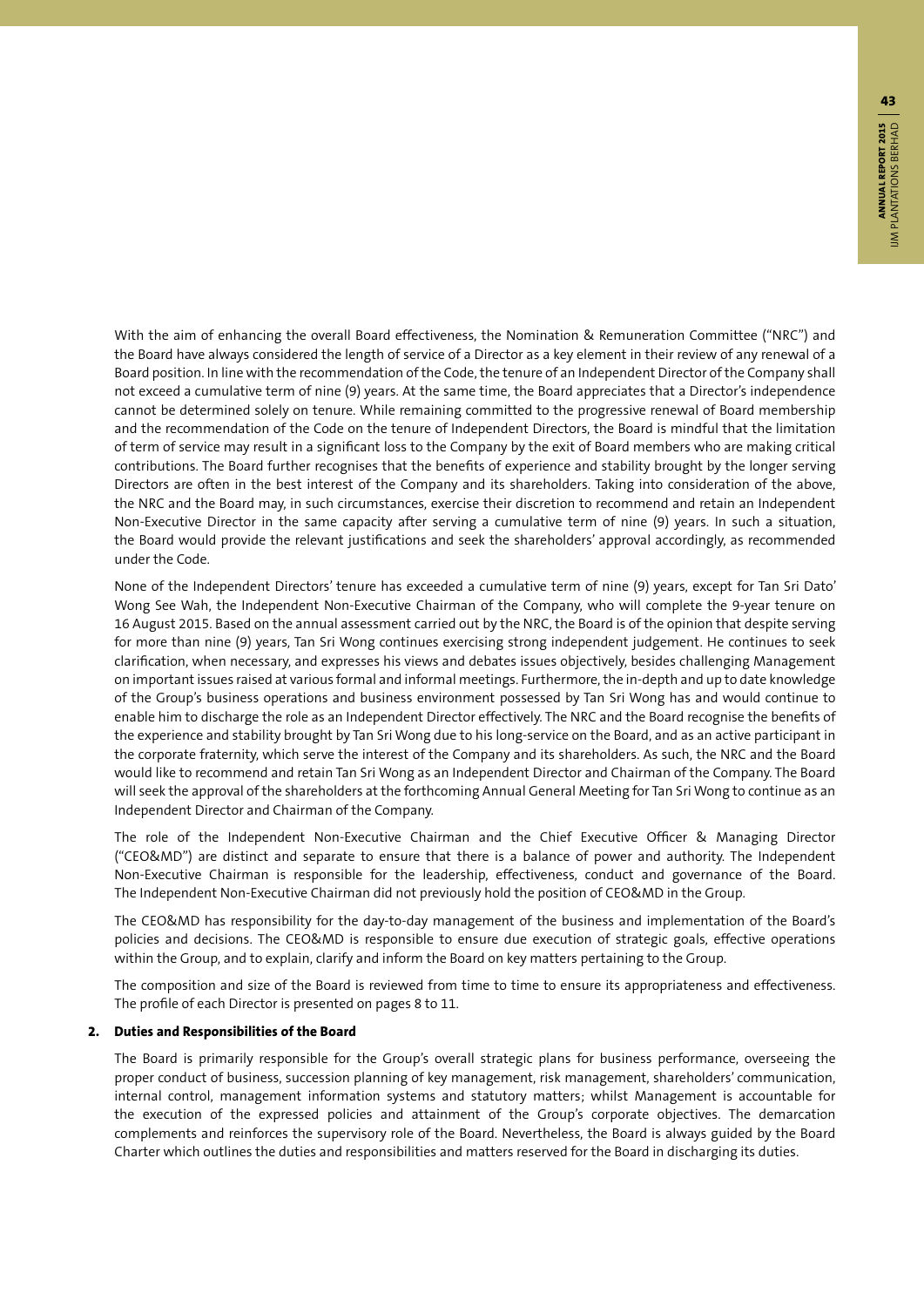#### **3. Board Charter**

All Board members are expected to show good stewardship and act in a professional manner, as well as uphold the core values of integrity and enterprise with due regard to their fiduciary duties and responsibilities. The Board Charter sets out the role, functions, composition, operation and processes of the Board to ensure that all Board members acting on behalf of the Company are aware of their duties and responsibilities as Board members. The Board Charter also acts as a source of reference and primary induction literature in providing insights to Board members and senior management.

The details of the Board Charter are available for reference at www.ijm.com/plantation.

#### **4. Board Diversity**

The Directors have a diverse set of skills, experience and knowledge necessary to govern the Group. The Directors are professionals in the field of agriculture, finance, accounting, engineering, property and public administration. Together, they bring a wide range of competencies, capabilities, technical skills and relevant experiences to support the needs of the Group to make it one of the foremost plantation companies in the country.

In evaluating candidates for appointment to the Board, the Nomination & Remuneration Committee ("NRC") and the Board will always evaluate and match the criteria of the candidate based on experience, skill, competency, knowledge, potential contribution and boardroom diversity (including gender, ethnicity and age). The Board is mindful of the Recommendation 2.2 of the Code and women candidates were sought as part of the recruitment exercise of new Directors for the Company. A woman Director will be appointed to the Board as soon as a suitable candidate is identified.

#### **5. Board Meetings**

Board meetings (including Board Committees' meetings and Annual General Meeting ("AGM")) are scheduled in advance prior to the new calendar year, to enable the Directors to plan ahead and coordinate their respective schedules and/or events. The Board conducts at least four (4) scheduled meetings annually, with additional meetings convened as and when necessary. However, informal meetings and consultations are frequently and freely held to share expertise and experiences. Directors are also invited to attend Board Committees' meetings, where deemed necessary. During the financial year, four (4) Board meetings were held.

The attendance record of each Director is as follows:

|                                                                                                                                              | <b>NUMBER OF</b><br><b>MEETINGS ATTENDED</b> | <b>PERCENTAGE</b>    |
|----------------------------------------------------------------------------------------------------------------------------------------------|----------------------------------------------|----------------------|
| <b>Executive Directors</b><br>Joseph Tek Choon Yee<br>Purushothaman a/l Kumaran                                                              | 4/4<br>3/4                                   | 100%<br>75%          |
| <b>Independent Non-Executive Directors</b><br>Tan Sri Dato' Wong See Wah<br>M. Ramachandran a/l V D Nair<br>Pushpanathan a/l S A Kanagarayar | 4/4<br>4/4<br>4/4                            | 100%<br>100%<br>100% |
| <b>Non-Executive Directors</b><br>Tan Sri Dato' Tan Boon Seng @ Krishnan<br>Dato' Teh Kean Ming (Resigned on 5 April 2015)                   | 4/4<br>4/4                                   | 100%<br>100%         |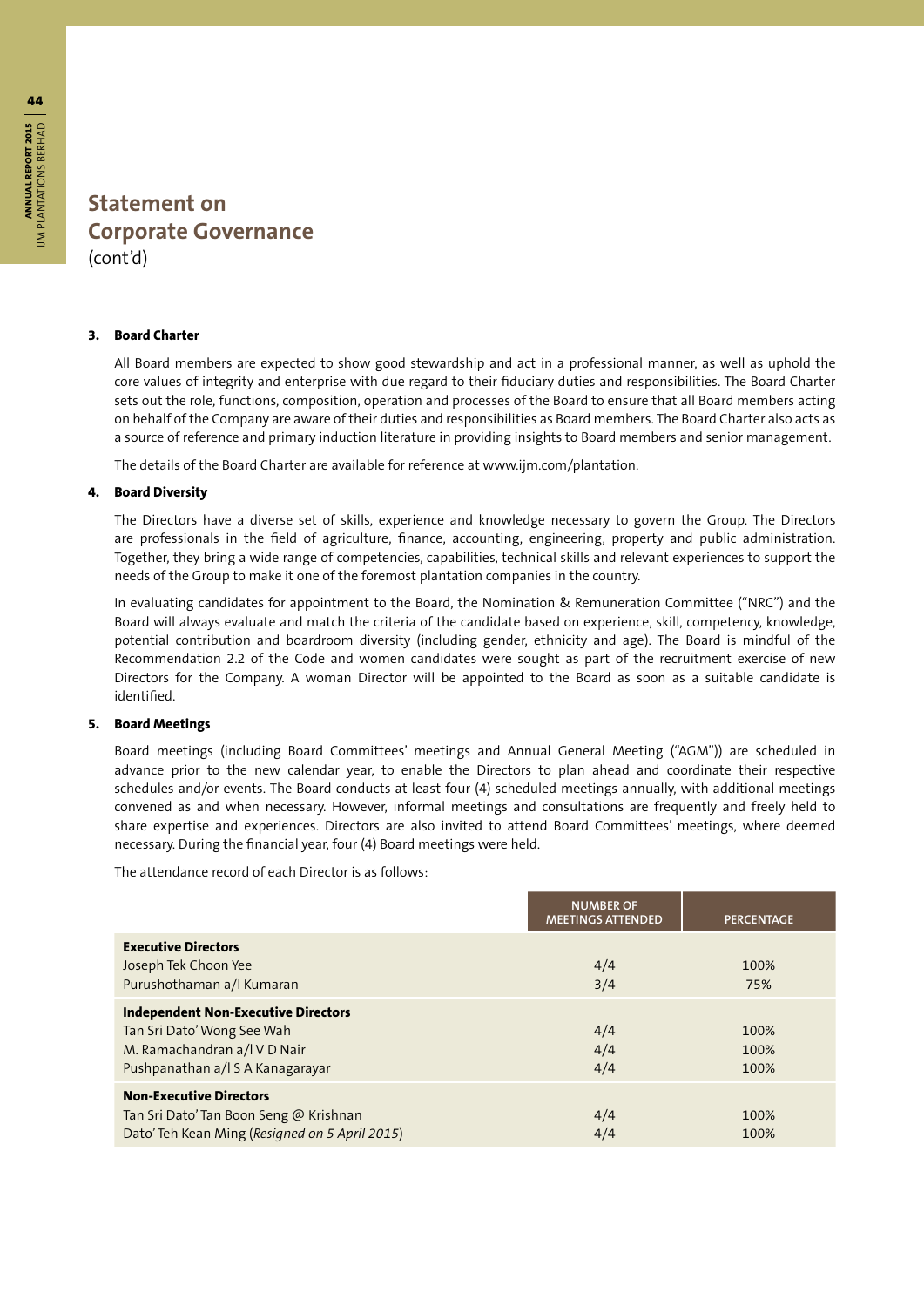Besides these Board meetings, the Directors also attend the annual Senior Management Forum of IJM Corporation Berhad ("IJM") Group where operational strategies, performance progress and other issues are presented, discussed and communicated to the managers of the Group.

In fostering the commitment of the Board that the Directors devote sufficient time to carry out their responsibilities, the Directors are required to notify the Chairman before accepting any new directorships and such notifications shall include an indication of time that will be spent on the new appointments. The Chairman shall also notify the Board if he has any new directorship or significant commitments outside the Company. All Directors hold not more than five (5) directorships each in public listed companies.

#### **6. Access to Information**

All Directors are provided with the performance and progress reports on a timely basis prior to the scheduled Board meetings. The Company had moved towards electronic Board and Board Committee papers since August 2011. All Board papers, including those on complicated issues or specific matters and minutes of all Board Committee meetings, are distributed at least seven (7) days in advance electronically to ensure Directors are well informed and have the opportunity to seek additional information, and are able to obtain further clarification from the Company Secretary, should such a need arise. Where necessary, the services of other senior management or external consultants will be arranged to brief and help the Directors clear any doubt or concern.

The schedule of matters reserved specifically for the Board's deliberation include the approval of corporate plans, annual budgets (including the Key Performance Indicators under the Corporate Balanced Scorecard), new ventures, acquisitions and disposals of undertakings and properties of a substantial value, and changes to the management and control structure within the Group. Proper minutes of all deliberations of the Board are recorded, including the issues discussed and the conclusions of decisions.

All Directors have access to the advice and services of an experienced Company Secretary especially relating to procedural and regulatory requirements. The profile of the Company Secretary is provided in page 11 of the Profile of Board of Directors & Secretary. The Company Secretary always supports the Board by ensuring adherence to Board policies and procedures. The Directors may seek independent advice, where necessary, at the expense of the Company, so as to ensure they are able to make independent and informed decisions.

#### **7. Committees Established by the Board**

In order to assist in the execution of the Board's responsibilities for the Group, certain functions have been delegated by the Board to Committees. Clear defined terms of reference have been given to these Committees to enable them to operate effectively. The Committees are authorised by the Board to deal with and to deliberate on matters delegated to them within their terms of reference. The Chairmen of the respective Committees report to the Board the outcome of the Committee meetings and such reports are included in the Board papers.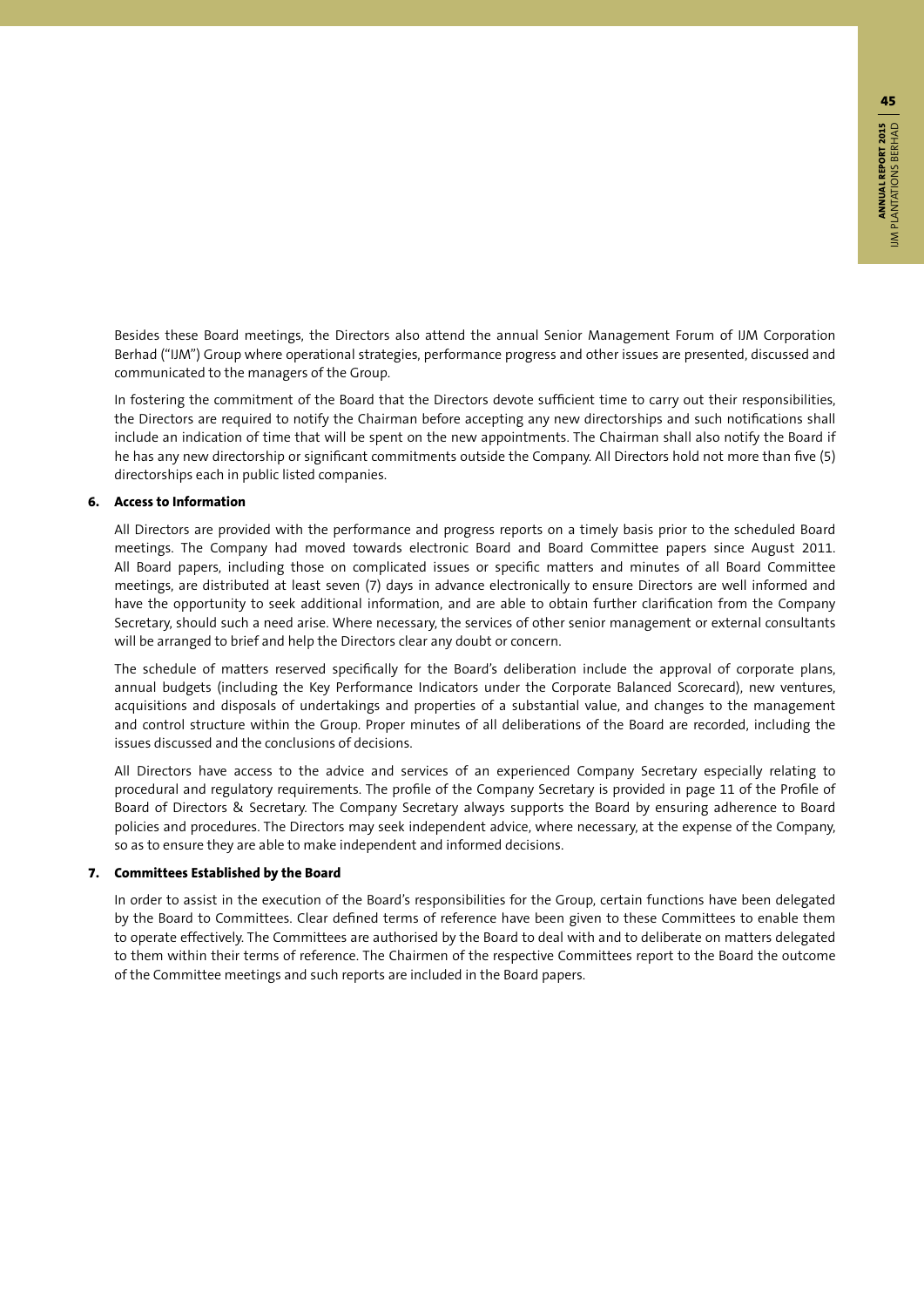# **ANNUAL REPORT 2015** IJM PLANTATIONS BERHAD **ANNUAL REPORT 2015 | A**<br>UM PLANTATIONS BERHAD

## **Statement on Corporate Governance** (cont'd)

The Board Committees of the Company and their composition are as follows:

| <b>Audit Committee</b>                         | Pushpanathan A/L S. A. Kanagarayar - Chairman<br>Independent Non-Executive Director    |  |  |
|------------------------------------------------|----------------------------------------------------------------------------------------|--|--|
|                                                | M. Ramachandran A/L V. D. Nair<br>Senior Independent Non-Executive Director            |  |  |
|                                                | Dato' Soam Heng Choon (appointed on 6 April 2015)<br>Non-Executive Director            |  |  |
|                                                | Dato' Teh Kean Ming (ceased on 5 April 2015)<br>Non-Executive Director                 |  |  |
| <b>Nomination &amp; Remuneration Committee</b> | M. Ramachandran A/L V. D. Nair - Chairman<br>Senior Independent Non-Executive Director |  |  |
|                                                | Pushpanathan A/L S. A. Kanagarayar<br>Independent Non-Executive Director               |  |  |
|                                                | Dato' Soam Heng Choon (appointed on 6 April 2015)<br>Non-Executive Director            |  |  |
|                                                | Dato' Teh Kean Ming (ceased on 5 April 2015)<br>Non-Executive Director                 |  |  |
| <b>Securities and Options Committee</b>        | M. Ramachandran A/L V. D. Nair - Chairman<br>Senior Independent Non-Executive Director |  |  |
|                                                | Joseph Tek Choon Yee<br>CEO&MD                                                         |  |  |
|                                                | Dato' Soam Heng Choon (appointed on 6 April 2015)<br>Non-Executive Director            |  |  |
|                                                | Dato' Teh Kean Ming (ceased on 5 April 2015)<br>Non-Executive Director                 |  |  |

#### **A. Audit Committee**

The Audit Committee was established on 26 April 2003 comprising entirely of Non-Executive Directors, with a majority of them being Independent Directors and their profiles are set out in the Profiles of Board of Directors & Secretary on pages 8 to 11. The details of meetings and activities of the Audit Committee are set out on pages 56 to 59 of the Audit Committee Report. The terms of reference of the Audit Committee are available for reference at www.ijm.com/plantation.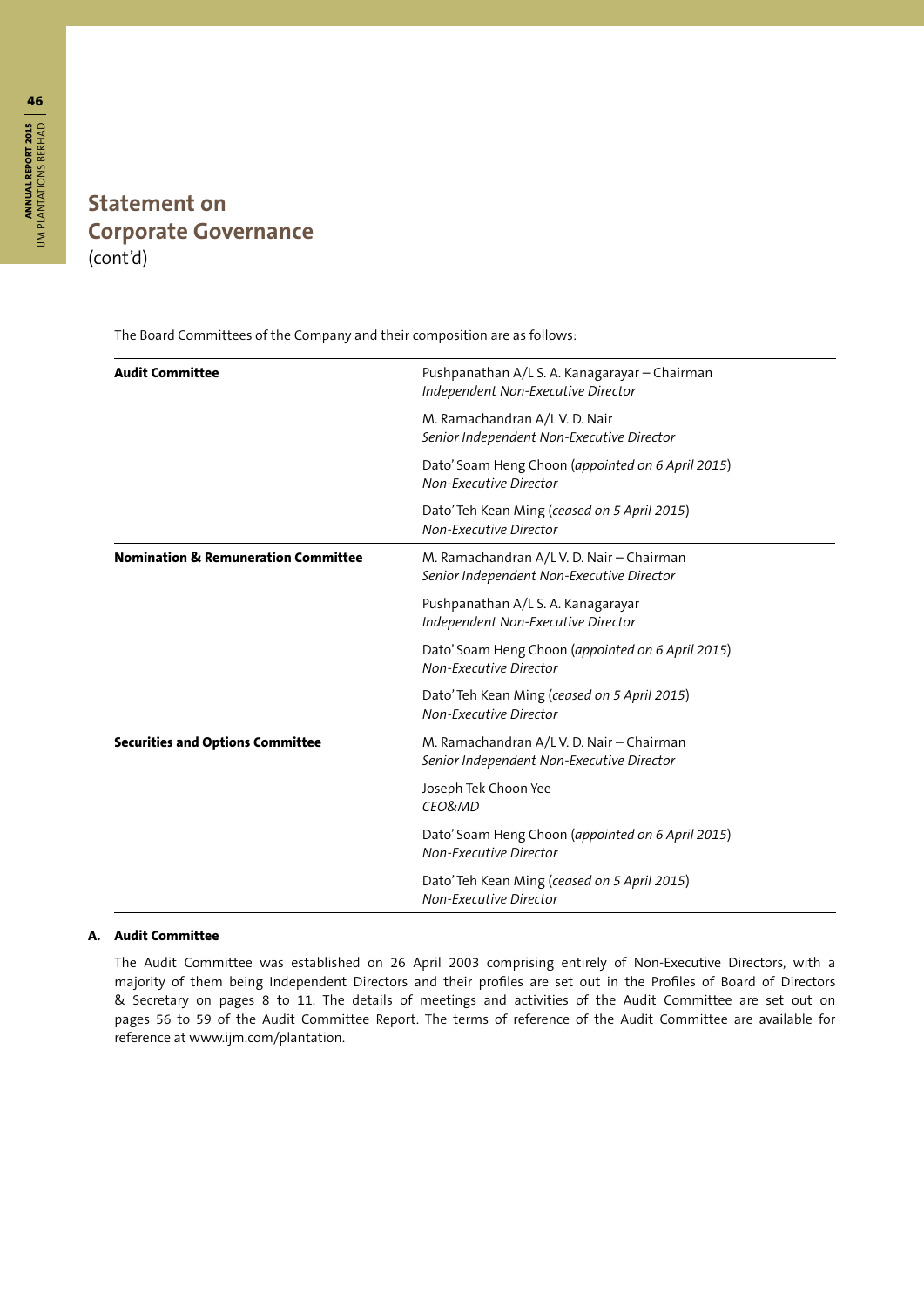#### **B. Nomination & Remuneration Committee**

The NRC which was established on 26 April 2003, comprises exclusively of Non-Executive Directors with a majority of them being Independent Directors. The duties and responsibilities of the NRC are to assist the Board in reviewing and recommending the appropriate remuneration policies applicable to Directors, the CEO&MD and senior management, and the appointment and evaluation of the performance of the Directors (including Board Committees).

The terms of reference of the NRC are available for reference at www.ijm.com/plantation.

The activities of the NRC for the financial year included the following:

- (i) review of the salaries, bonuses & incentives for senior management of the Group;
- (ii) assessment and evaluation of the effectiveness of Directors through the annual Board evaluations (including the CEO&MD and the independence of Independent Non-Executive Directors);
- (iii) review of the ex-gratia payments for key pioneer executives;
- (iv) approval of the purchase of motor vehicles for senior management staff;
- (v) review of the evaluation criteria of the new Audit Committee Assessment form;
- (vi) assessment and evaluation of the effectiveness of the Audit Committee through the annual Audit Committee evaluation; and
- (vii) review of the Balanced Scorecard of the Group.
- All recommendations of the NRC are subject to endorsement of the Board.

The NRC meets as required. Two (2) meetings were held during the financial year and the attendance record of each member of the NRC is as follows:

|                                                | <b>NUMBER OF</b><br><b>MEETINGS ATTENDED</b> | PERCENTAGE |
|------------------------------------------------|----------------------------------------------|------------|
| M. Ramachandran a/l V D Nair                   | 2/2                                          | 100%       |
| Pushpanathan a/l S A Kanagarayar               | 2/2                                          | 100%       |
| Dato' Teh Kean Ming (Resigned on 5 April 2015) | 2/2                                          | 100%       |

#### **C. Securities and Options Committee**

The Securities and Options Committee was established on 21 November 2007 combining the roles and responsibilities of the Share Committee and Employee Share Option Scheme Committee which were previously established on 26 April 2003 and 19 August 2003 respectively. The function of the Securities and Options Committee is to regulate the securities transactions of the Company. During the financial year, the Securities and Options Committee administered the exercise of subscription rights by the warrant holders for new ordinary shares in the Company.

The terms of reference of the Securities and Options Committee are available for reference at www.ijm.com/plantation.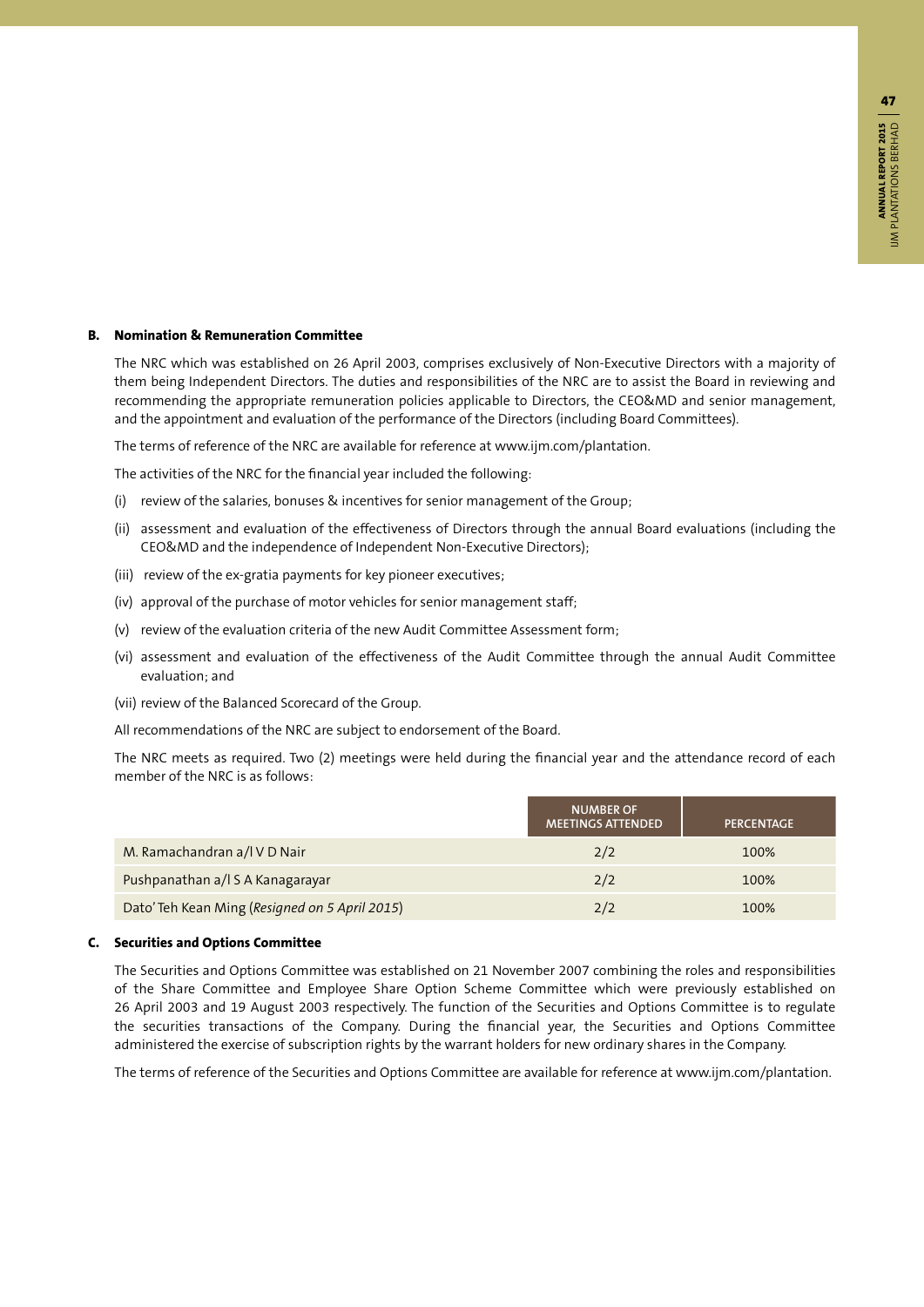#### **8. Board Evaluation**

The NRC was generally satisfied with the performance and effectiveness of the Board and Board Committees. The Board has undertaken a formal and rigorous annual evaluation via an e-Evaluation System of its own performance, the Board as a whole and the Individual Directors. The Board evaluation comprises a Board Assessment by Individual Directors, Self & Peer Assessments and Assessments of Independence of Independent Directors (collectively referred to as "the Assessments"). There were no major concerns from the results of the Assessments.

The assessment of the Board by an individual director is based on specific criteria, covering areas such as the Board composition and structure, principal responsibilities of the Board, the Board process, the CEO&MD's performance, succession planning and Board governance. For Self & Peer Assessments, the assessment criteria include contributions to interaction, role and duties, knowledge and integrity, governance and independence and risk management. The criteria for assessing the independence of an Independent Director include the relationship between the Independent Director and the Group and his involvement in any significant transaction with the Group.

During the financial year, the Board has undertaken an evaluation on the Audit Committee via the e-Evaluation System to review its performance and determine whether the Audit Committee had carried out its duties in accordance with its terms of reference. The assessment criteria include the effectiveness and quality of the internal and external audit, risk management and internal control and financial reporting. The Board was satisfied with the performance and effectiveness of the Audit Committee.

The process of the assessment and evaluation of the Board and Audit Committee is as follows:

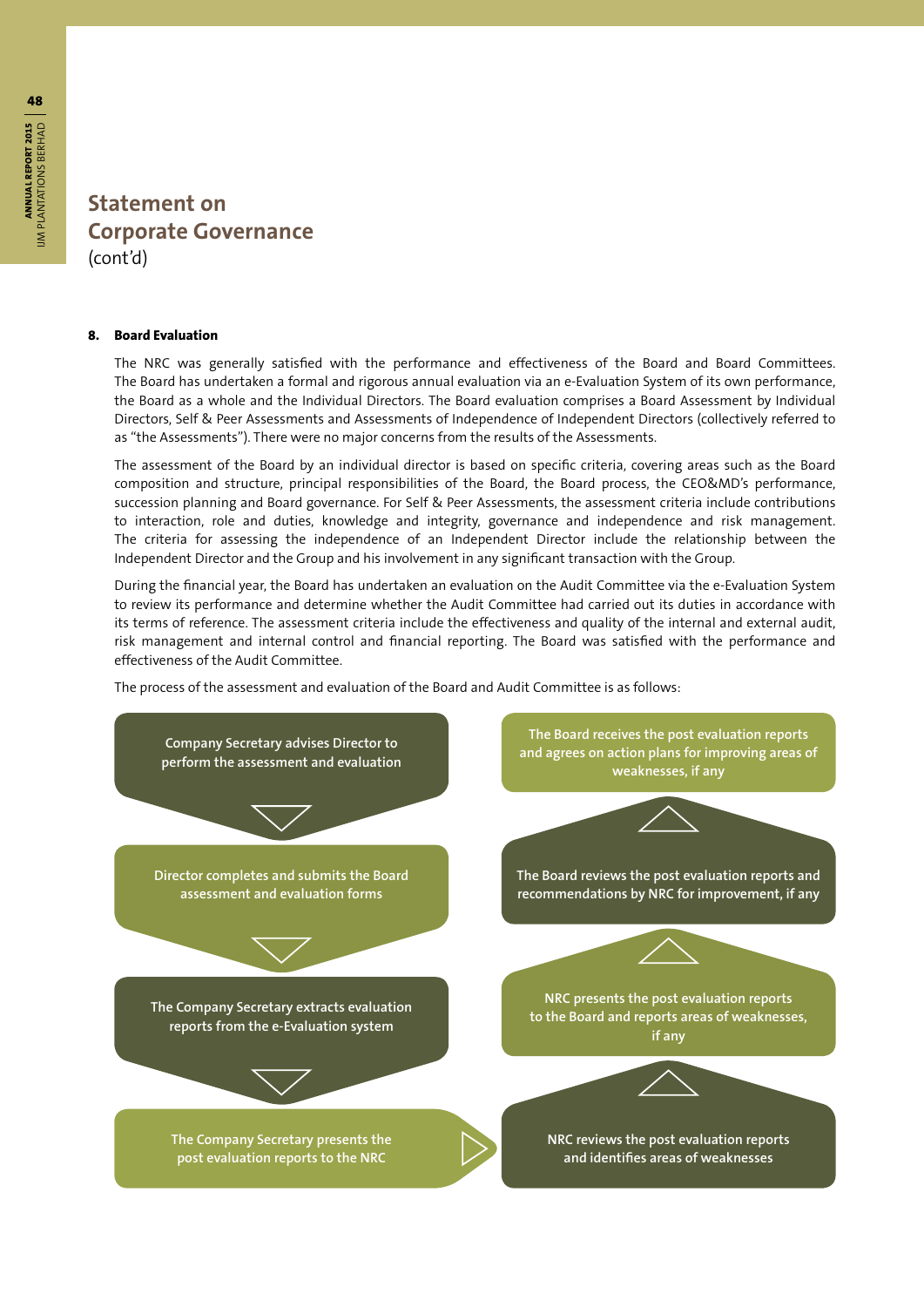#### **9. Appointment to the Board**

The NRC is responsible for making recommendations for the appointment of Directors to the Board, including those of subsidiaries and associated companies. In making these recommendations, the NRC considers the required mix of skills and experience, which the Directors bring to the Board.

The process for the appointment of Non-Executive Directors (both the Independent and non-Independent Directors) to the Board is as follows:



The Company, from time to time, uses the services of retired Executive Directors for specific roles in the Company's operations for specific periods. These Directors are paid remuneration for their services accordingly.

#### **10. Re-election**

The Articles of Association provides that every new appointed Director be subjected to re-election at the immediate AGM. Furthermore, one third (1/3) of the Board shall retire from office and be eligible for re-election at every AGM, and all the Directors should submit themselves for re-election every three (3) years.

#### **11. Directors' Training**

All Directors have attended the Directors' Mandatory Accreditation Programme organised by Bursa Malaysia Securities Berhad ("Bursa Securities"). Our Directors have attended conferences, seminars and training programmes from time to time covering areas such as finance, risk management, regulatory laws, rules and guidelines. An induction briefing is also provided by our Company Secretary and senior executives to newly appointed Directors.

The Company is aware of the importance of continuous training for Directors to enable them to effectively discharge their duties, and will on a continuous basis, evaluate and determine the training needs of its Directors. The Board has undertaken an assessment of the training needs of each Director through the Self & Peer Assessment during the financial year.

During the financial year, all the Directors have attended various in-house and external training programmes, workshops, seminars, briefings and/or conferences. The training attended by the Directors were related to corporate governance, finance, industry knowledge, sustainability and new legislations.

The details of each of the Directors' Training and participation in activities of the Group are available for reference at www.ijm.com/plantation.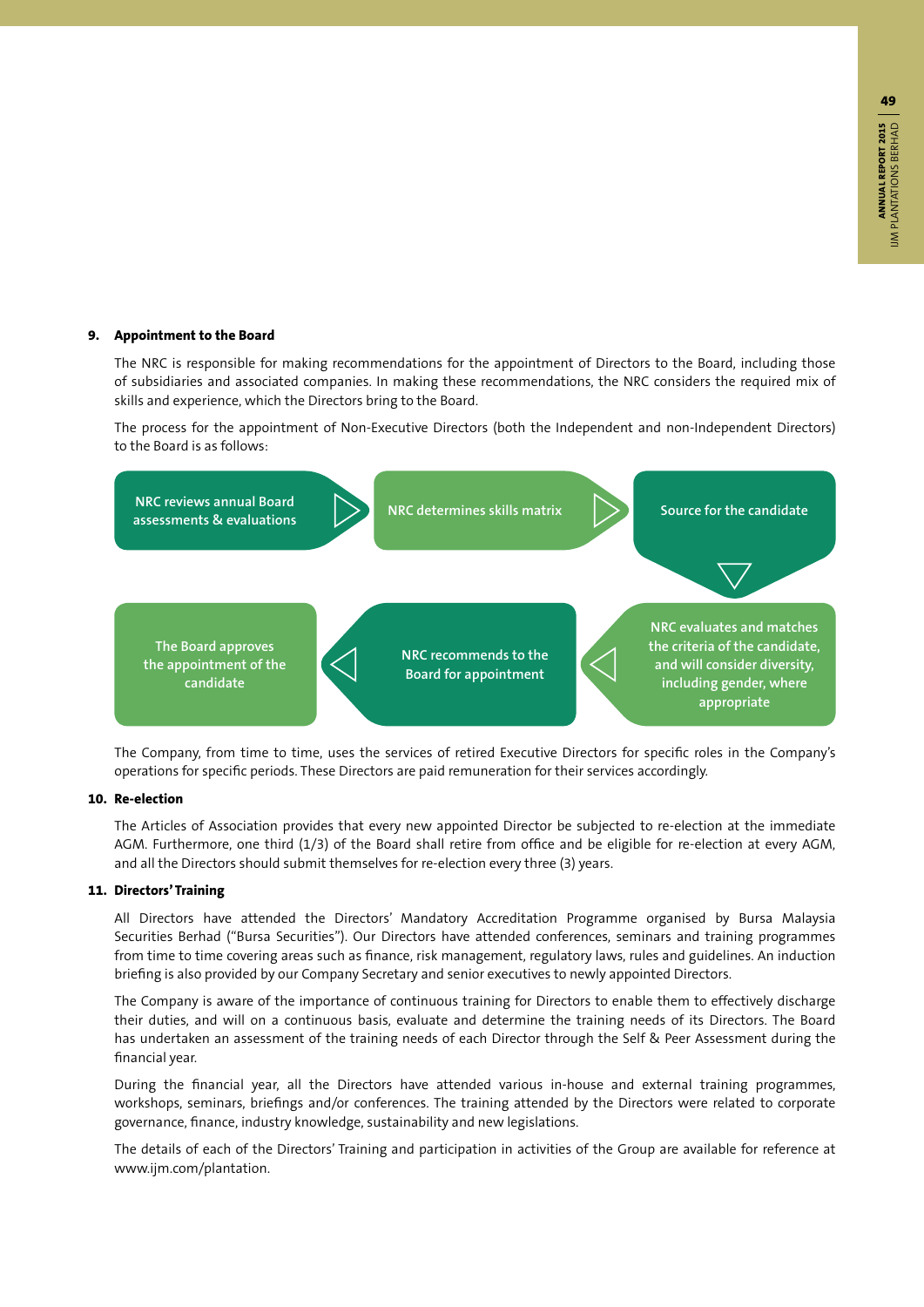Updates on companies and securities legislations, and other relevant rules and regulations, such as amendments to the Main Market Listing Requirements of Bursa Securities ("LR") together with the summary of enforcement related press releases of the Companies Commission of Malaysia, Bursa Securities and Securities Commission, were provided to the Board, together with the Board papers, in order to acquaint them with the latest developments in these areas.

Where possible and when the opportunity arises, Board meetings will be held at locations within the Group's operating businesses to enable the Directors to obtain a better perspective of the businesses and enhance their understanding of the Group's operations. During the financial year, some of the Directors had visited the estates and mill in Indonesia.

#### **II. REMUNERATION**

The remuneration policy of the Company is based on the philosophy of giving higher weightage on performance-related bonuses. These are entrenched in the remuneration policy for Executive Directors and senior management, which are reviewed annually by the NRC. The Group also participates in industry specific surveys by independent professional firms to obtain current data in benchmarking the Group.

The performance of Directors is measured by the Directors' contribution and commitment to both the Board and the Group. The Executive Directors' and senior management's remuneration depend on the performance of the Group, achievement of the goals and/or quantified organisational targets as well as Key Performance Indicators ("KPI") set at the beginning of each year. The strategic initiatives or KPI set for the CEO&MD for the financial year ending 31 March 2016 encompass the four (4) main areas of consideration, namely, Commercial, Stakeholders, Efficiency and Infrastructure.

In the case of Non-Executive Directors, the level of remuneration reflects the contribution and level of responsibilities undertaken by the particular Non-Executive Director.

In addition to the basic salary and bonus & incentives for all its employees, including the Executive Directors, the Group provides benefits-in-kind such as private medical care and cars in accordance with the Human Resource Manual – Scheme and Conditions of Service of the Company.

The eligible employees (including Executive Directors) of the Group are also participating in the Long Term Incentive Plan implemented by IJM, which comprises of the Employee Share Option Scheme and Employee Share Grant Plan.

#### **Directors' Remuneration**

The details of the remuneration of Directors during the financial year are as follows:

1. The Directors' total remuneration consists of different components as shown in the table below:

|                            | <b>SALARIES</b><br><b>RM'000</b> | <b>FEES</b><br><b>RM'000</b> | BONUS,<br><b>INCENTIVES</b><br>& OTHERS<br><b>RM'000</b> | <b>BENEFITS-</b><br><b>IN-KIND</b><br><b>RM'000</b> | <b>TOTAL</b><br><b>RM'000</b> |
|----------------------------|----------------------------------|------------------------------|----------------------------------------------------------|-----------------------------------------------------|-------------------------------|
| <b>Executive Directors</b> | 1,415                            |                              | 1,281                                                    | 90                                                  | 2,786                         |
| Non-Executive Directors    |                                  | 630                          | 43                                                       | $\overline{\phantom{0}}$                            | 673                           |
| <b>Total</b>               | 1,415                            | 630                          | 1,324                                                    | 90                                                  | 3,459                         |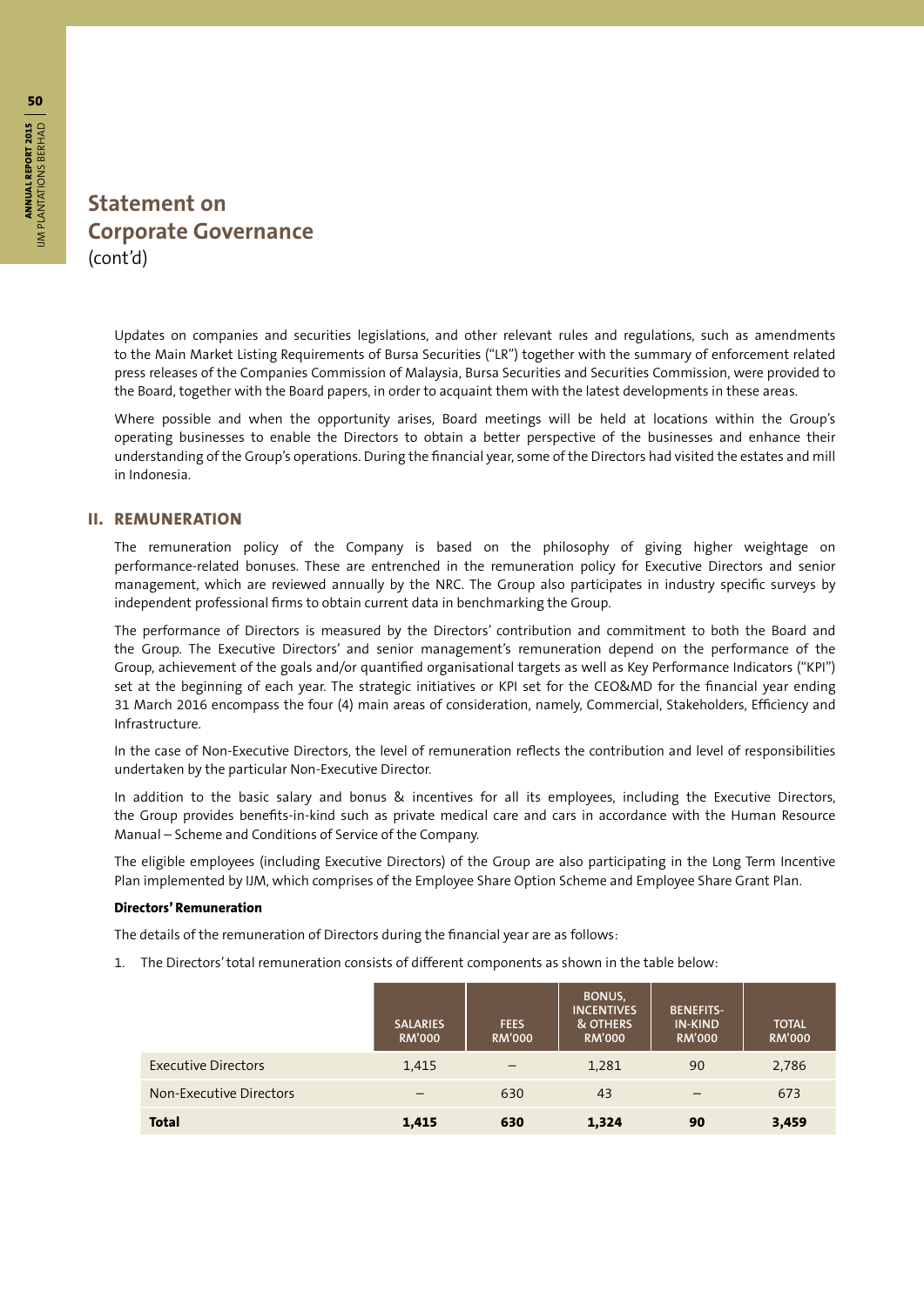2. Aggregate remuneration of each Director is:

|                                                | <b>RM'000</b> |
|------------------------------------------------|---------------|
| <b>Executive Directors</b>                     |               |
| Joseph Tek Choon Yee                           | 1,449         |
| Purushothaman A/L Kumaran                      | 1,337         |
| <b>Non-Executive Directors</b>                 |               |
| Tan Sri Dato' Wong See Wah                     | 165           |
| M. Ramachandran A/L V.D. Nair                  | 141           |
| Pushpanathan A/L S A Kanagarayar               | 146           |
| Tan Sri Dato' Tan Boon Seng @ Krishnan         | 85            |
| Dato' Teh Kean Ming (resigned on 5 April 2015) | 136           |
| <b>Total</b>                                   | 3,459         |

#### **III. INVESTOR RELATIONS AND SHAREHOLDER COMMUNICATION**

#### **1. Dialogue between the Company and Investors**

The Company places great importance in ensuring the highest standards of transparency and accountability in the disclosure of pertinent information to its shareholders as well as to potential investors, analysts and the public.

Timely announcements and disclosures to Bursa Securities are made, including the release of financial results on a quarterly basis, with the view to providing the shareholders and the investing public with an updated overview of the Group's performance and operations.

The Company's full year audited financial results are released within two (2) months after the financial year end. A comprehensive annual report is released within four (4) months after the financial year end.

The Group conducts regular dialogues with financial analysts. At least two (2) scheduled IJM Group Briefings are held each year, usually co-inciding with the release of the IJM Group's second and final quarterly results, to explain the results achieved as well as the strategies going forward.

A press conference is normally held after each AGM and/or Extraordinary General Meeting of the Company to provide the media an opportunity to receive an update from the Board on the proceedings at the meetings and to address any queries or areas of interest.

The Company also participates in several institutional investor forums both locally and outside Malaysia. The summary of the Group's investor relations activities during the financial year and additional corporate information and/or disclosures of the Group are available for reference at www.ijm.com/plantation.

Any information that may be regarded as material would not be given to any single shareholder or shareholder group on a selective basis except to the extent of their representation on the Board.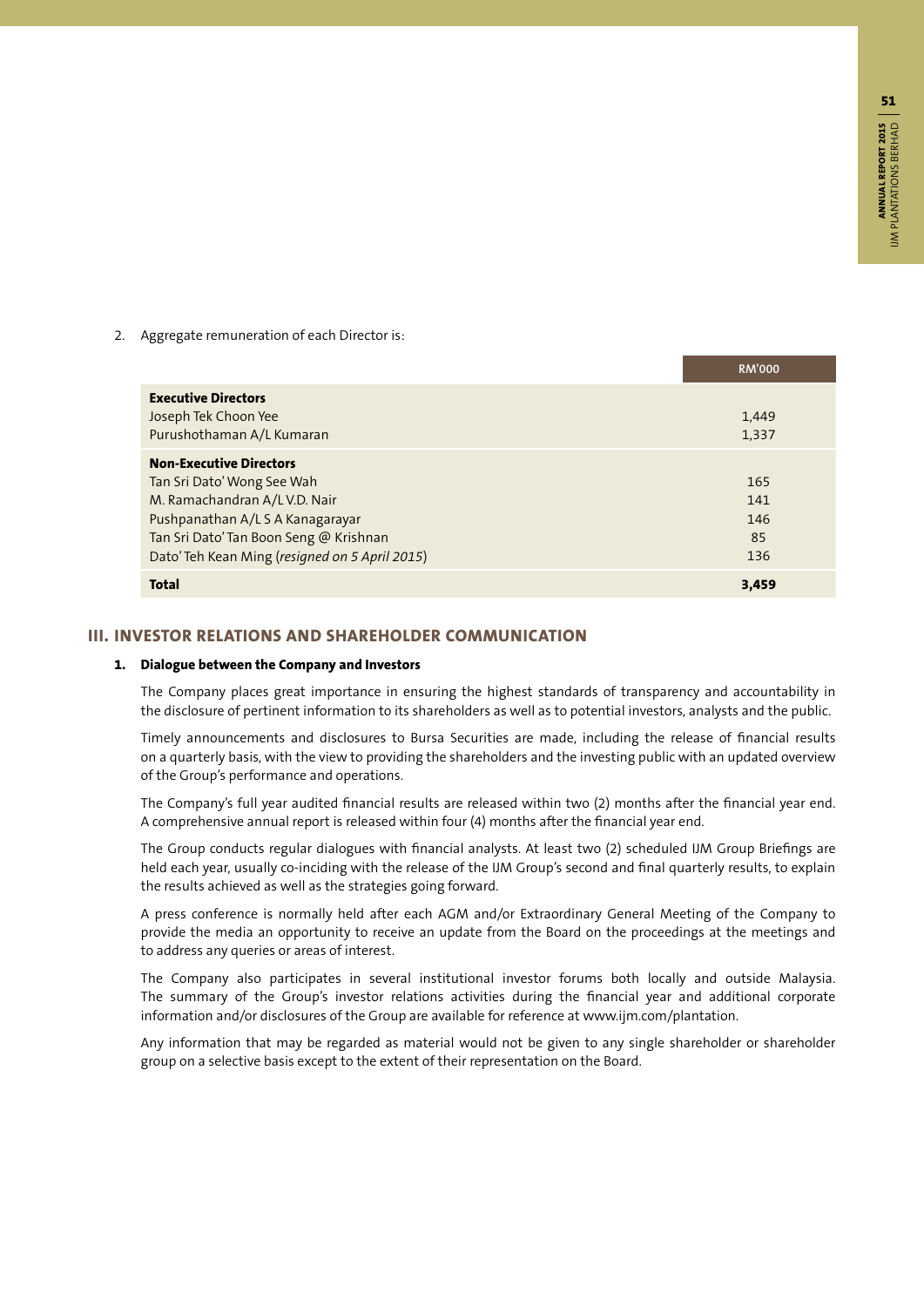

#### **2. General Meetings**

The AGM is the principal forum for dialogue with shareholders. The notices of meeting and the annual reports are sent out to shareholders at least 21 days before the date of the meeting in accordance with the Company's Articles of Association.

All Directors had attended the AGM held during the financial year. At the AGM, a presentation was given by the CEO&MD to explain the Group's strategy, performance and major developments to shareholders, including the responses to questions raised by the Minority Shareholder Watchdog Group ("MSWG") in relation to the strategy and financial performance of the Group and research and development matters, which were submitted by MSWG prior to the AGM. The Board encourages shareholders to participate in the question and answer session at all general meetings.

Shareholders are encouraged to be aware of their rights with regards to the convening of general meetings, appointment of proxies, demand for poll voting and access to information. The details of the shareholder's rights are available for reference at www.ijm.com/plantation.

The Board had put all the resolutions to vote by poll at the AGM held during the financial year. All shareholders were briefed on the voting procedures by the independent scrutineer prior to the poll voting at the general meetings.

The extract of minutes of general meetings (including the list of attendance of Directors, questions raised by shareholders and the respective responses, and outcome of the voting results) are made available to shareholders and public for reference at www.ijm.com/plantation.

#### **3. Dividend Policy**

The Company is committed to the payment of annual dividends. The quantum of dividends is determined after taking into account, inter alia, the level of available funds, the amount of retained earnings, capital expenditure commitments and other investment planning requirements.

The dividends for the current and preceding financial years are set out in the Chairman's Statement on page 27. The details of the dividends (including unclaimed dividends) and other distributions are available for reference at www.ijm.com/plantation.

#### **4. Openness and Transparency**

The Group has established a comprehensive website at www.ijm.com/plantation, which includes a dedicated section on Investor Relations, to support its communication with the investment community. In the Investor Relations section, the information available includes the financial information, announcements and securities holdings of the substantial shareholders.

The Group has also included a Corporate Governance section on the website where information such as the Board Charter, Code of Ethics & Conduct, Corporate Disclosure Policy, Diversity and Inclusion Policy and External Auditors Policy are made available to shareholders and the public.

To better serve stakeholders of the Group, a feedback page on the website provides an avenue for stakeholders to suggest improvements to the Group via email: ijmir@ijm.com. In addition, stakeholders who wish to reach the Group can do so through the 'Contact Us' or 'Feedback' page.

Investor queries pertaining to financial performance or company developments may be directed to the Senior Manager (Investor Relations) of IJM, Mr Shane Guha Thakurta (Tel: +603-79858041, Fax: +603-79529388, E-mail: shanethakurta@ijm.com), whereas shareholder and company related queries may be referred to the Company Secretary, Ms Ng Yoke Kian (Tel: +603-7985 8131, Fax: +603-7952 1200, E-mail: csa@ijm.com).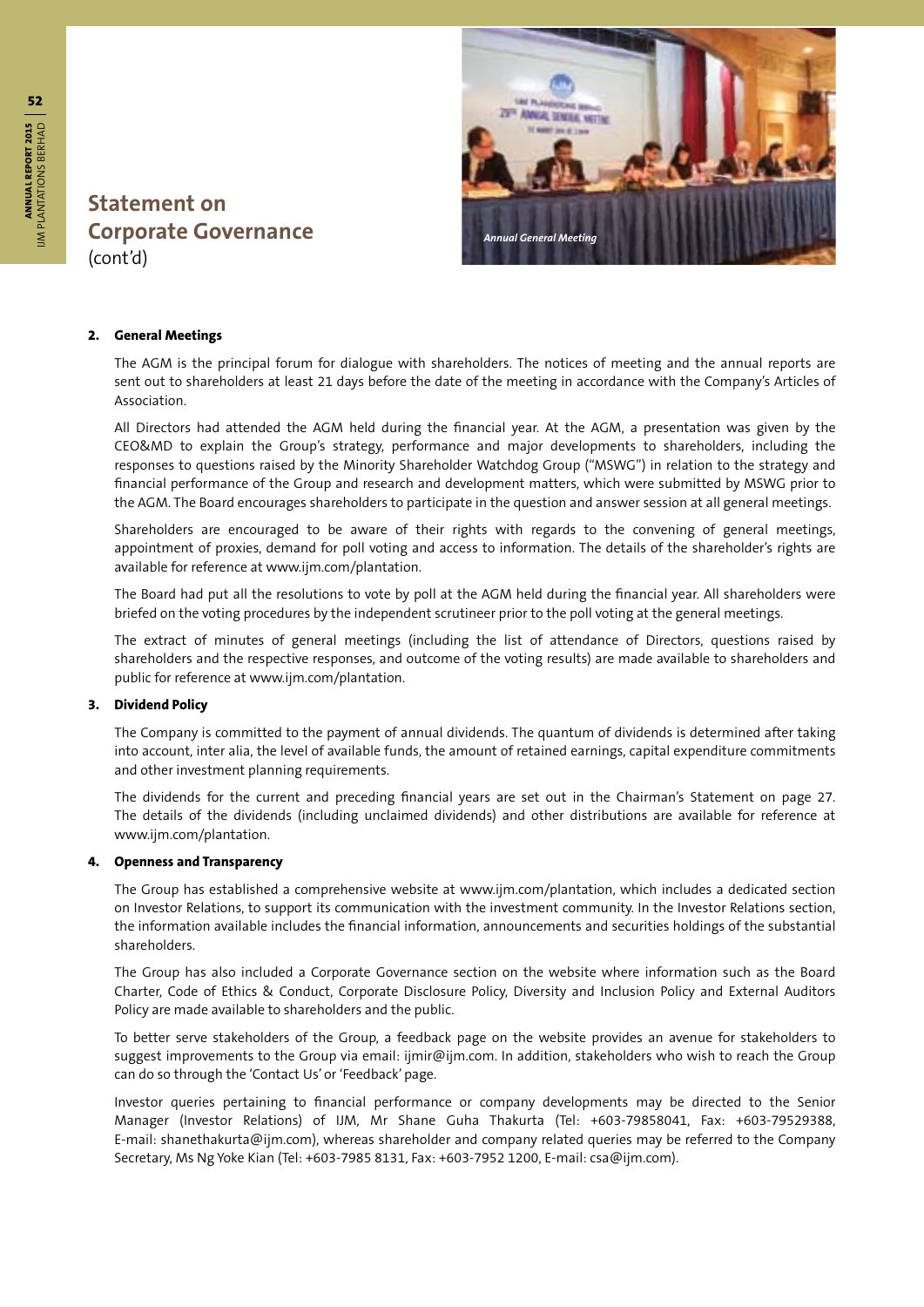#### **IV. ACCOUNTABILITY AND AUDIT**

#### **1. Financial Reporting**

The Board takes responsibility for the Company's and Group's announcements of quarterly unaudited and yearly audited financial statements. These reports are submitted to Bursa Securities within the prescribed period. The Board aims to present a balanced assessment of the Group's position and prospects in these reports. This applies to other price sensitive public reports and reports to regulators as well.

#### **2. Directors' Responsibility Statement**

The Companies Act 1965 ("the Act") requires the Directors to cause the preparation of the financial statements for each financial year in accordance with the provisions of the Act and applicable approved accounting standards to give a true and fair view of the state of affairs of the Group and the Company at the end of the financial year and of the results and cash flows of the Group and the Company for the financial year. Where there are new accounting standards or policies that become effective during the year, the impact of these new treatments would be stated in the notes to the financial statements, accordingly.

The Directors have ensured that Management, in preparing the financial statements:

- used appropriate accounting policies which were consistently applied;
- made judgments and estimates that are reasonable and prudent;
- ensured that all applicable accounting standards have been followed; and
- considered the going concern basis as the Directors have a reasonable expectation, having made enquiries, that the Group and the Company have adequate resources to continue in operations for the foreseeable future.

The Directors are responsible for ensuring that the Company keeps accounting records which disclose, with reasonable accuracy, the financial position of the Group and the Company and which enable them to ensure that the financial statements comply with the provisions of the Act.

The Directors have also taken such steps as are reasonably available to safeguard the assets of the Group, and to prevent fraud and other irregularities.

#### **3. Risk Management and Internal Control**

The Group's Statement on Risk Management and Internal Control which provides an overview of the risk management framework and state of internal control within the Group, is set out on pages 60 to 63.

#### **4. Relationship with the Auditors**

Through the Audit Committee, the Board has a direct relationship with the external auditors. The role of the Audit Committee in relation to the external auditors is set out on pages 56 to 59. The external auditors were invited and had attended the Audit Committee meetings and general meetings during the financial year.

The Audit Committee (together with the Chief Financial Officer and Chief Audit Executive) had undertaken an assessment on the suitability of the external auditors for the financial year pursuant to the External Auditors Policy ("the EAP"), which has outlined the guidelines and procedures for the assessment and monitoring of external auditors. The criteria for the External Auditors Assessment include quality of services, sufficiency of resources, communication and interaction, independence, objectivity and professional skepticism. There were no major concerns from the results of the External Auditors Assessment. The Audit Committee was satisfied with the external auditors' technical competency and audit independence.

The details of the EAP are available for reference at www.ijm.com/plantation.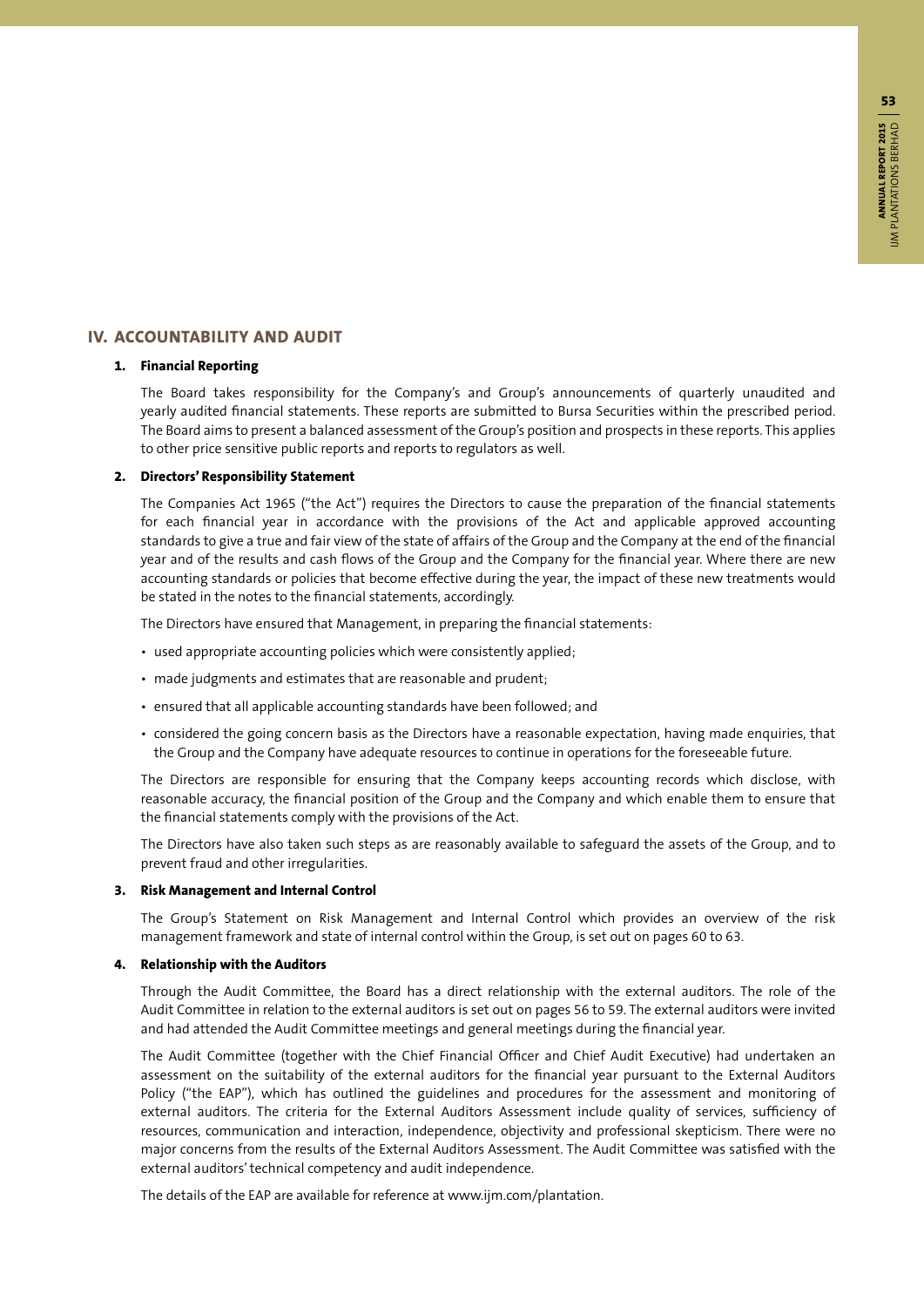#### **5. Non-Audit Fee**

There was no non-audit fee paid to the external auditors of the Company for the financial year ended 31 March 2015.

#### **6. Related Party Transactions**

Related party transactions of the Group for the financial year are disclosed in Note 31 to the Financial Statements.

The Audit Committee had reviewed the related party transactions that arose within the Group to ensure that the transactions were fair and reasonable, not detrimental to the minority shareholders and were in the best interest of the Company.

#### **V. CORPORATE RESPONSIBILITY AND SUSTAINABILITY**

The Board places great importance on corporate responsibility ("CR") and business sustainability and embraces CR as an integral part of the Group's business philosophy and corporate culture.

The Statement and Report on Corporate Social Responsibility which provides an overview of the CR framework and sustainability practices and activities, is set out on pages 64 to 84. The CR activities of the Group are available for reference at www.ijm.com/plantation under the Nurturing Sustainability section.

#### **VI. CODES AND POLICIES**

#### **1. Code of Ethics and Conduct**

The Board has made a commitment to create a corporate culture within the Group to operate the businesses in an ethical manner and to uphold the highest standards of professionalism and exemplary corporate conduct. The Code of Ethics and Conduct ("the CEC") of the Group which sets out the principles and standards of business ethics and conduct of the Group is applicable to all employees (including full time, probationary, contract and temporary staff) and Directors of the Group.

The CEC states that no Directors or employees shall use price sensitive non-public information, which can affect the prices of the securities of the Company when it becomes publicly known for personal benefit. All the Directors and principal officers are advised on a quarterly basis their obligations to comply with the LR in relation to dealings in the securities of the Company prior to the release of the quarterly financial results.

The CEC also provides that Directors and employees should avoid involving themselves in situations where there are real or apparent conflict of interest between them as individuals and the interest of the Group. In addition, the Directors or employees shall avoid any situation in which they have interest in any entity or matter that may influence their judgment in the discharge of responsibilities. In the event the Directors are interested or deemed interested in any proposal, they will abstain from Board deliberation and also abstain from voting in respect of the resolution relating to the proposal.

The details of the CEC are available for reference at www.ijm.com/plantation.